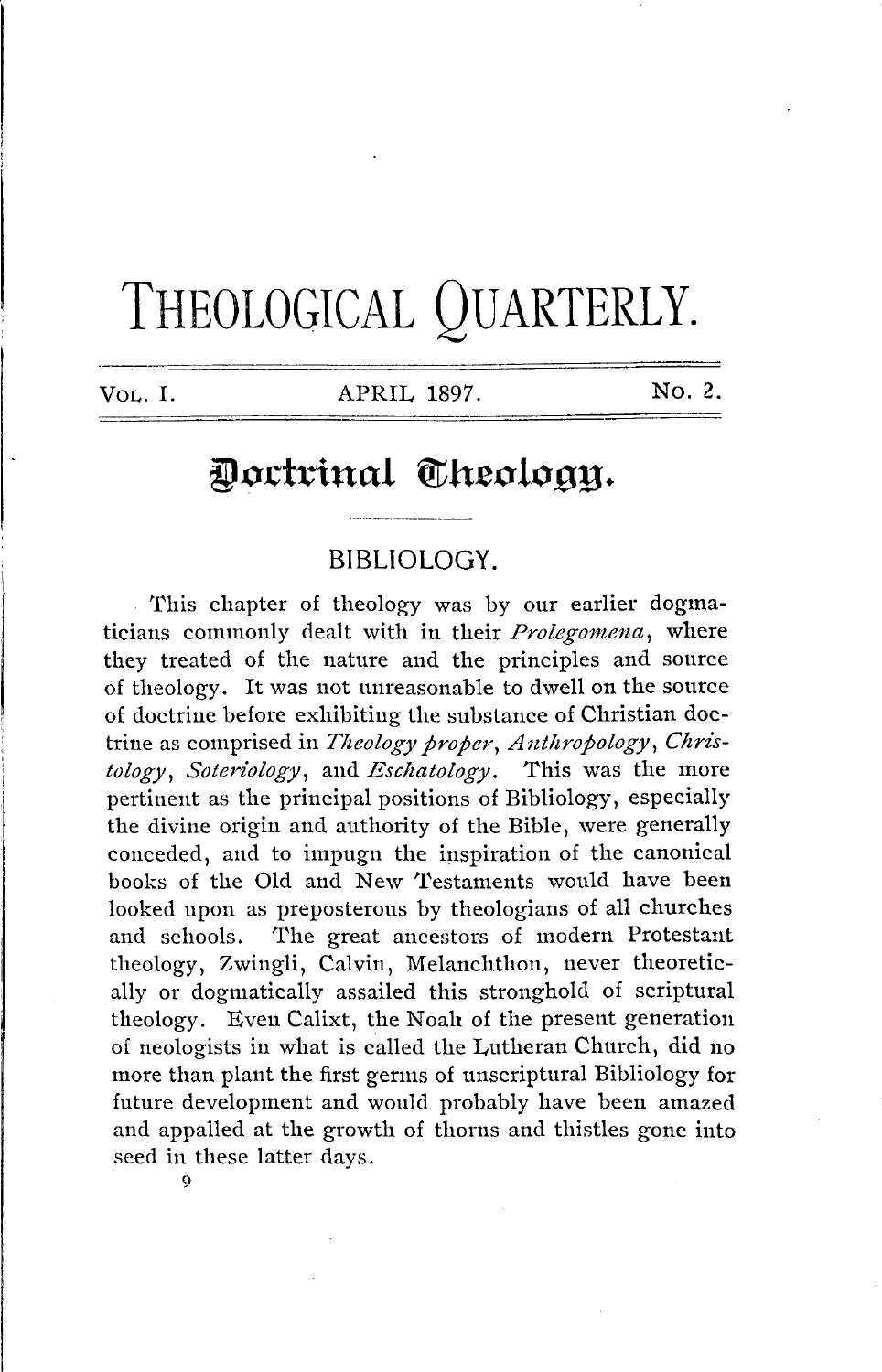## historical Theology.

### LEO XIII AND **THE** AMERICAN LIBERTIES.

The Roman See is a political factor and asserts itself as such the world over, wherever it has a following. Though the days of Gregory VII, Alexander III, and Innocent III, are over and past, the spirit of papal Rome has remained. 'I'he present Pope is as truly a political pope as any of his predecessors has been. His active mind is assiduously occupied in making and unmaking political constellations in both hemispheres, and not only in such Roman catholic strongholds as Italy, Spain, and the Central- and South-American states, but also in protestant Europe, Canada, and our United States. Among all the questions ventilated in his Encyclicals, political and social problems stand foremost. Leo XIII is far more a politician than he is a theologian. And yet, his political utterances are those of the so-called vicegerent of Christ, the man who claims and is by millions believed to be the visible head of the Church and the infallible teacher of Christendom, who demands assent to his doctrines and obedience to his precepts by catholics everywhere, America not excepted. And if political authority be said to include or presuppose a good and valid title to the soil, American catholics will find no difficulty in acknowledging their allegiance to the political See of Rome. "Is not this whole country really a catholic<br>land? Is it not under the care of Catholic saints? Are land? Is it not under the care of Catholic saints? not their holy names borne by more than three hundred American cities from shore to shore, from mountain to the sea? St. Augustine guards the Atlantic coast! St. Francis sits by the Golden Gate! Far in the north great St. Paul keeps watch and ward! On the gulf, at either side, sweet

.,, 'I' ,;:

·, I , ':I "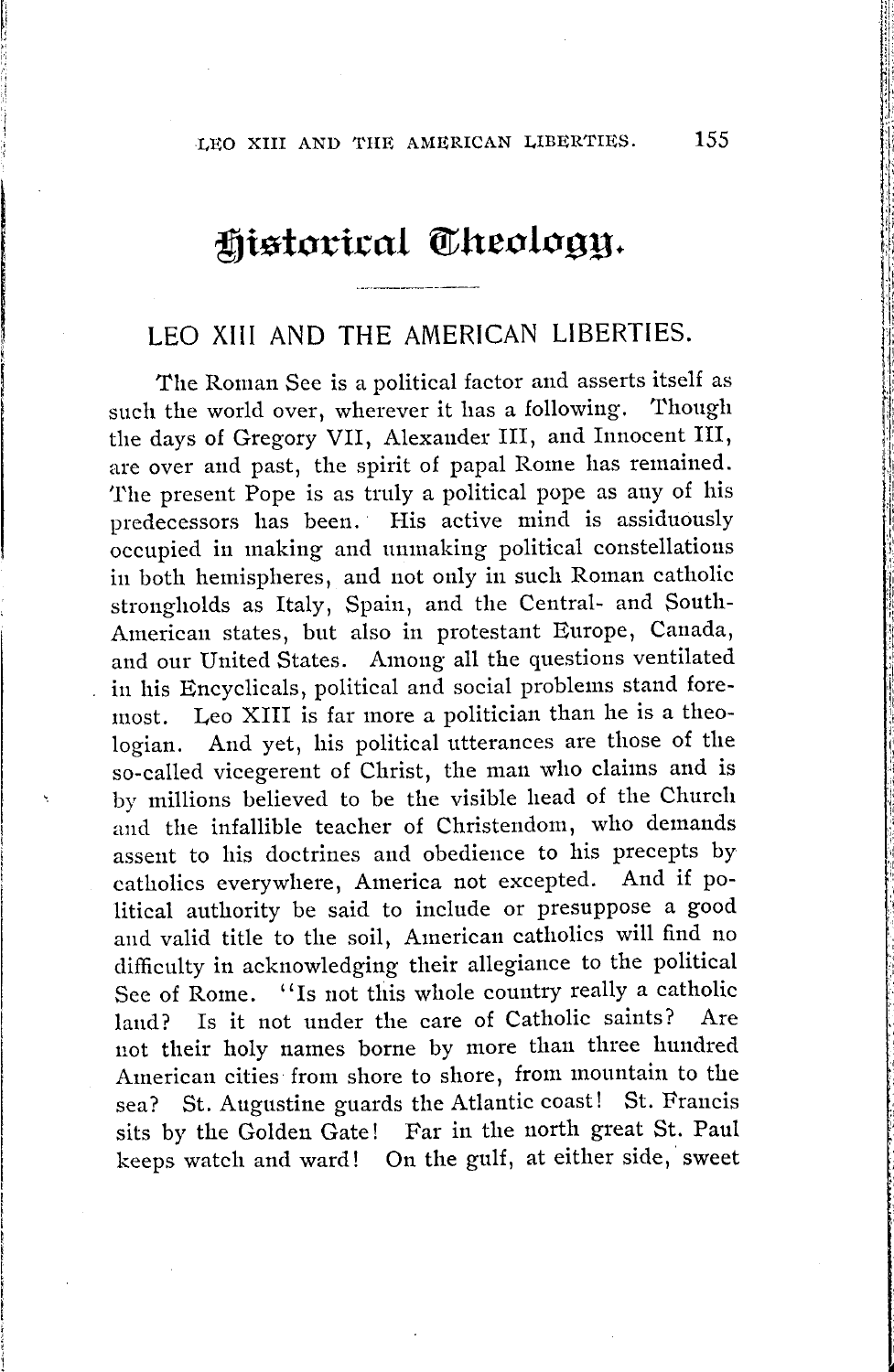San Antonio safely guides! In the heart of the land St. Louis, king and saint! St. Joseph near, and on the hither side, our gracious lady, Nôtre Dame, queen of all!" Thus, endorsed by "tremendous applause, the delegates rising and cheering vociferously for several minutes, during which the speaker retired," Dr. Dunne of Florida addressed the Catholic Congress at Baltimore in November, 1889, and the report was published with an Episcopal *Imprimatur*.<sup>1</sup>) Speaking of the political and civil order of this country, Dr. Brownson, of Detroit, on the same occasion, said: ''The American system is also anti-Protestant, and must either reject Protestantism or be overthrown by it. Based on natural law and justice, our institutions are incompatible with a religion claiming to be revealed, but which fails to harmonize the natural and the supernatural, reason and revelation, calls reason 'a stupid ass,' and says nature is totally depraved."<sup>2</sup>) If these words have any meaning at all, it is that Protestants are only tolerated in this country as a foreign and, more than that, an objectionable element, irreconcilably antagonistic to the institutions, the political and civil order, of the United States and, consequently, worthy of being either suppressed or expelled- by whom? · Dr. Dunne's question is still ringing in our ears: "Is not this whole country really a Catholic land?'' And Dr. Brownson tells his co-religionists: '' If Catholics separate religion from politics, claiming that politics are independent of religion, how can the church produce any effect in support of popular government?"<sup>3</sup>) Catholics are here reminded of their duty to be catholics also in politics. The same duty was also enjoined on the "Catholic Periodical Press" in a paper read before the same Congress by Dr. Wolff of Norristown, Pa., in which, among other things, the author said: "There is room to fear that as regards a class of sub-

2) Ibid. p. 29. 3) Ibid. p. 29.

l) *Souvenir Volume,* p. 46.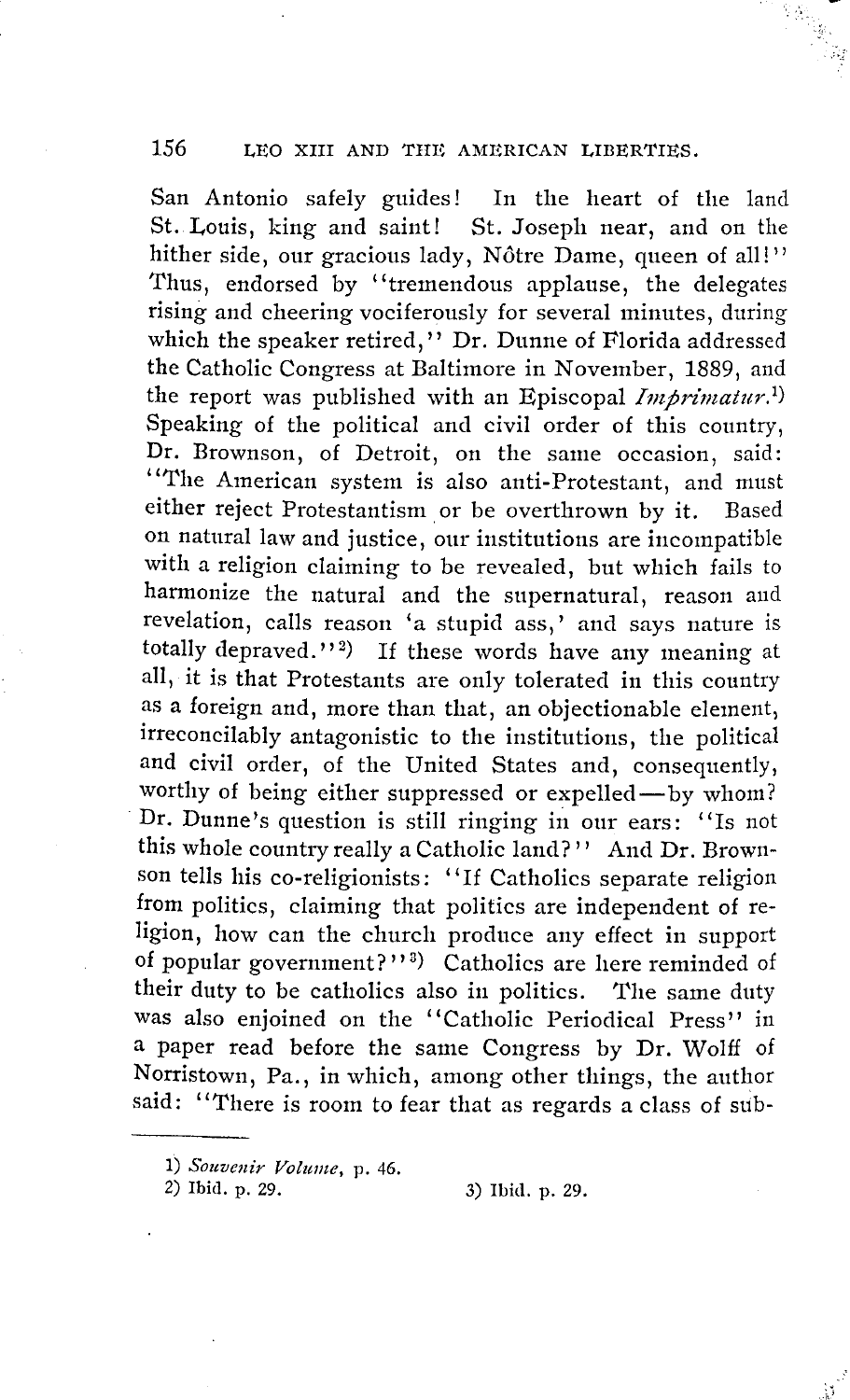jects which are essential parts of Catholic doctrine, some of our Catholic journals are less careful than they should be to acquaint themselves with and follow the teachings of the church and of her approved theologians. We refer to subjects pertaining to the authority of the church, the office and authority of the sovereign pontiff of the church, his rights and power, and especially his right to independence of every temporal sovereign or government; we refer, also, to all those subjects which relate to the origin and constitution of human society; to the basis of civil government, its origin, authority, power, and the limits of its authority and power; to the industrial questions of the day, the relation of labor and capital, or rather, the relation of employers and employes; to the right of individual ownership of property and the limits of that right. As regards all of these Subjects, or most of them, there is reason to think that less attention, than should be, is given by Catholic editors and writers to the teachings of the church and its theologians; and that some of them, indeed, imagine that they are free to adopt and express whatever opinions they please respecting these subjects, regardless of the official utterances of sovereign pontiffs of the church and of its theologians. . . . No more grievous mistake can be made than to imagine that the subjects referred to are not included in the scope of Catholic doctrine and in that magisterium or authority to teach with which Christ has invested his church. Religion has to do with all the relations of man, to God, to himself, to his individual neighbor, and to society. The church comprehends in its teaching office all that religion comprehends, and consequently, all that is involved in and grows out of the relations just mentioned. The subjects we have referred to are inseparably connected with those relations. . . . Catholics, therefore, err most grievously when they allow themselves to be deluded into supposing that the subjects to which we are referring are mere matters of opinion, and that they are at liberty to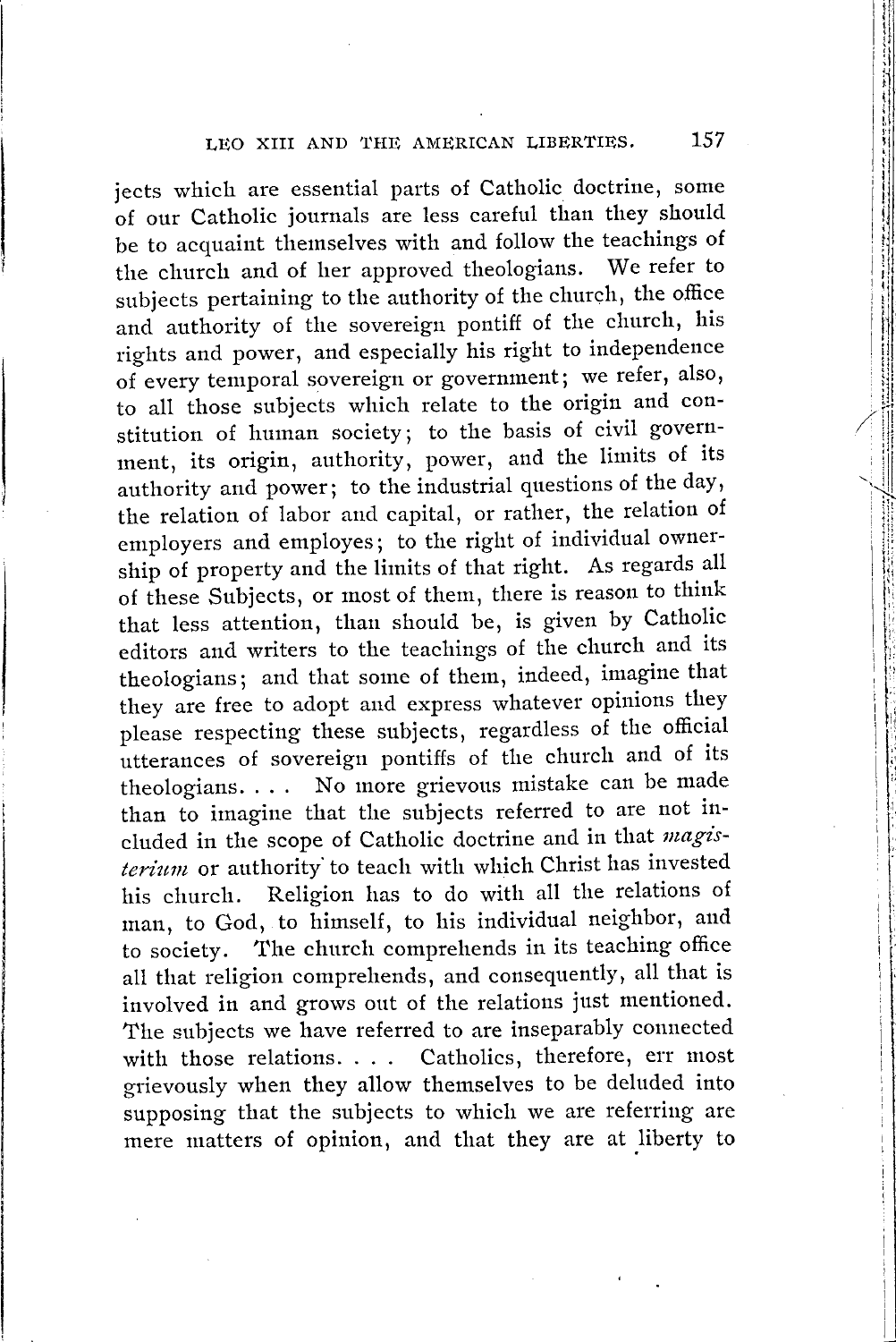think, speak, write, or act with regard to them as they please.''<sup>1</sup>

In pointing out the "guides" whereby "Catholic editors" may be enabled "safely, prudently, and efficiently" to perform their work, the author of the paper last adduced says: "The encyclicals, too, of our Holy Father, Leo XIII, are an inexhaustible store-house of instruction on these subjects."<sup>2</sup>) While "inexhaustible" is putting it rather strong, the encyclicals of the present Pope are certainly very rich in doctrinal statements bearing upon the management of public affairs, not thrown in as *obiter dicta,* but chiefly in the form of coherent treatises directly and expressly intended as normative utterances of the highest ecclesiastical authority. In his encyclical of Nov. 1, 1885, he says:

'"rhese are the doctrines and commandments of the catholic church concerning the constitution and government of states.'' $\frac{1}{3}$ 

And again:

"These things, venerable Fathers, We have had to communicate to all the nations of the catholic world concerning the Christian constitution of states and the duties of individual citizens."<sup>4</sup>

What, then, we ask, are the doctrines and commandments of the Roman church concerning the constitution and government of states, according to the present Pope? What does Leo XIII teach concerning' the Christian constitution of states and the duties of individual citizens?

One of the fundamental principles of our national organism is the thorough separation of church and state. Ours is, in fact, the only country in which this principle

1) Ibid. p. 49. 2) Ibid.

<u> Liberatur (</u>

3) Haec quidem sunt, quae de constituendis temperandisque civitatibus ah Ecclesia catholica praecipiuntur, Enc, *Innnortale Dei, m . p. 'fl.* 

4) Haec quidem, Venerabiles Fratres, habuimus, quae universis catholici orbis gentibus traderemus *de civitatum constitutione christiana*, officiisque civium singulorurn. Encycl. *Innnortalc Dei,* p. *56.*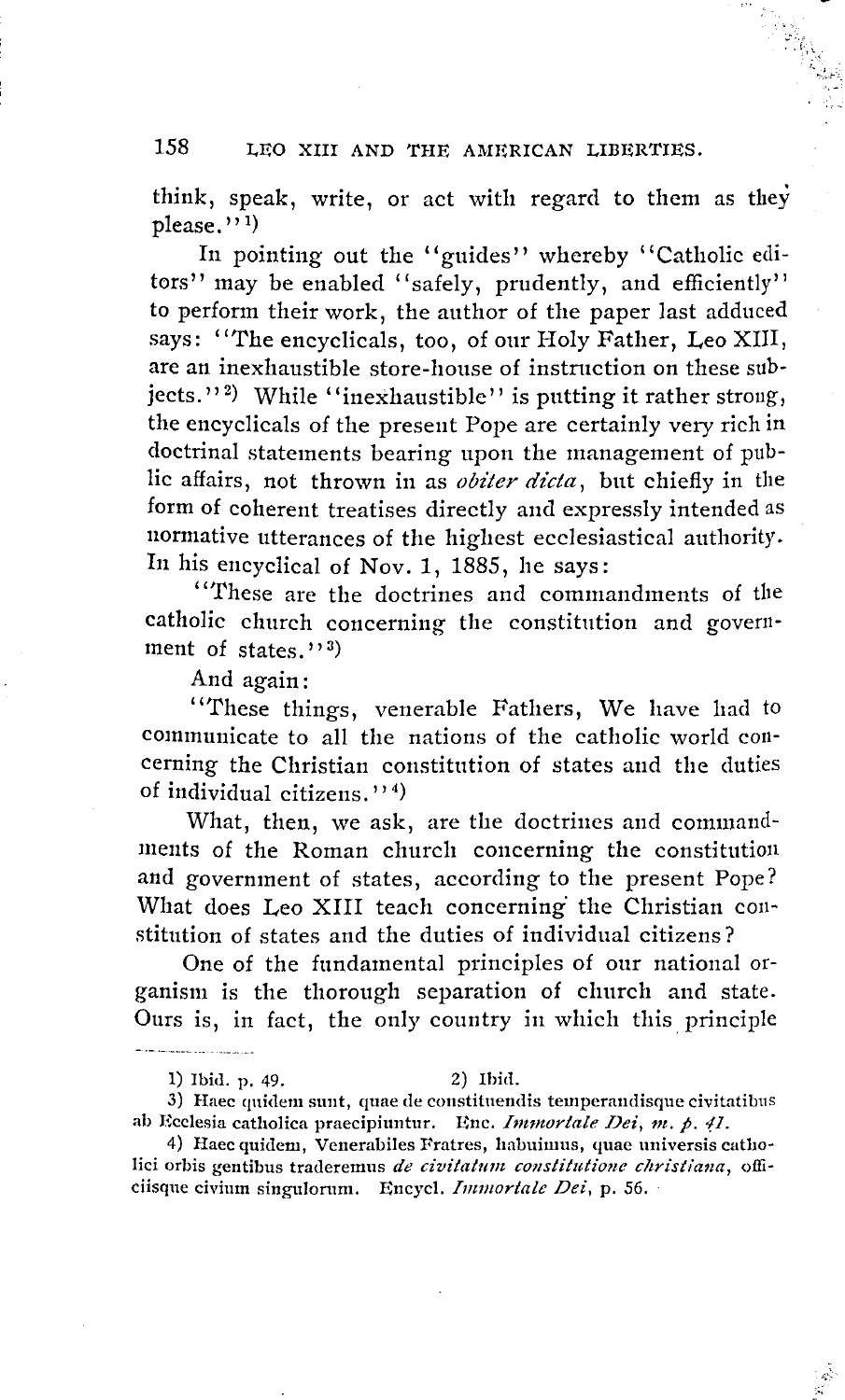has obtained full recognition in theory and practice. The idea of religious liberty, of the equality of all religions in the body politic, an idea which was entirely foreign to the states of antiquity, was but once, and then but for a very short time, recognized in the legislation of a great political organism before it was permanently established in our country. It was in the edicts published by Constantine the Great after the downfall of Maxentius in 312, that this principle first entered in to civil legislation, only to be again abandoned by Constantine himself, who in his day by his imperial command ordered the bishops of Christendom to travel and assemble as he would command his military officers to march and go into camp, and sent the greatest theologian of his age into exile because of a religious controversy in which he was the acknowledged leader of orthodox Christianity. Luther had grasped the idea. Among the 41 *errors* of Luther condemned in the Bull of Leo X issued in 1520, the 32d was that "it is against the will of the Spirit that heretics be burned. $'$ <sup>1)</sup> ) But the principle never gained ground in Europe. It was not carried into the Western World by the Pilgrim Fathers, and the history of the First Amendment would be a subject for a highly interesting chapter in American history from a theological point of view. But the principle of the thorough separation of church and state has stood the test of a hundred years under our Constitution, and the doctrine of the First Amendment should be looked upon as one of the chief cornerstones in the foundation of our republic.

But this principle is condemned as a most pernicious doctrine by Leo XIII. In his encyclical of June 20, 1888, he says:

''This is the origin of that most pernicious consectary that the affairs of the state and of the church should be

<sup>1)</sup> Haereticos couiburi est contra voluntatem Spiritus. Luth. Opp. var. arg. IV, p. 276.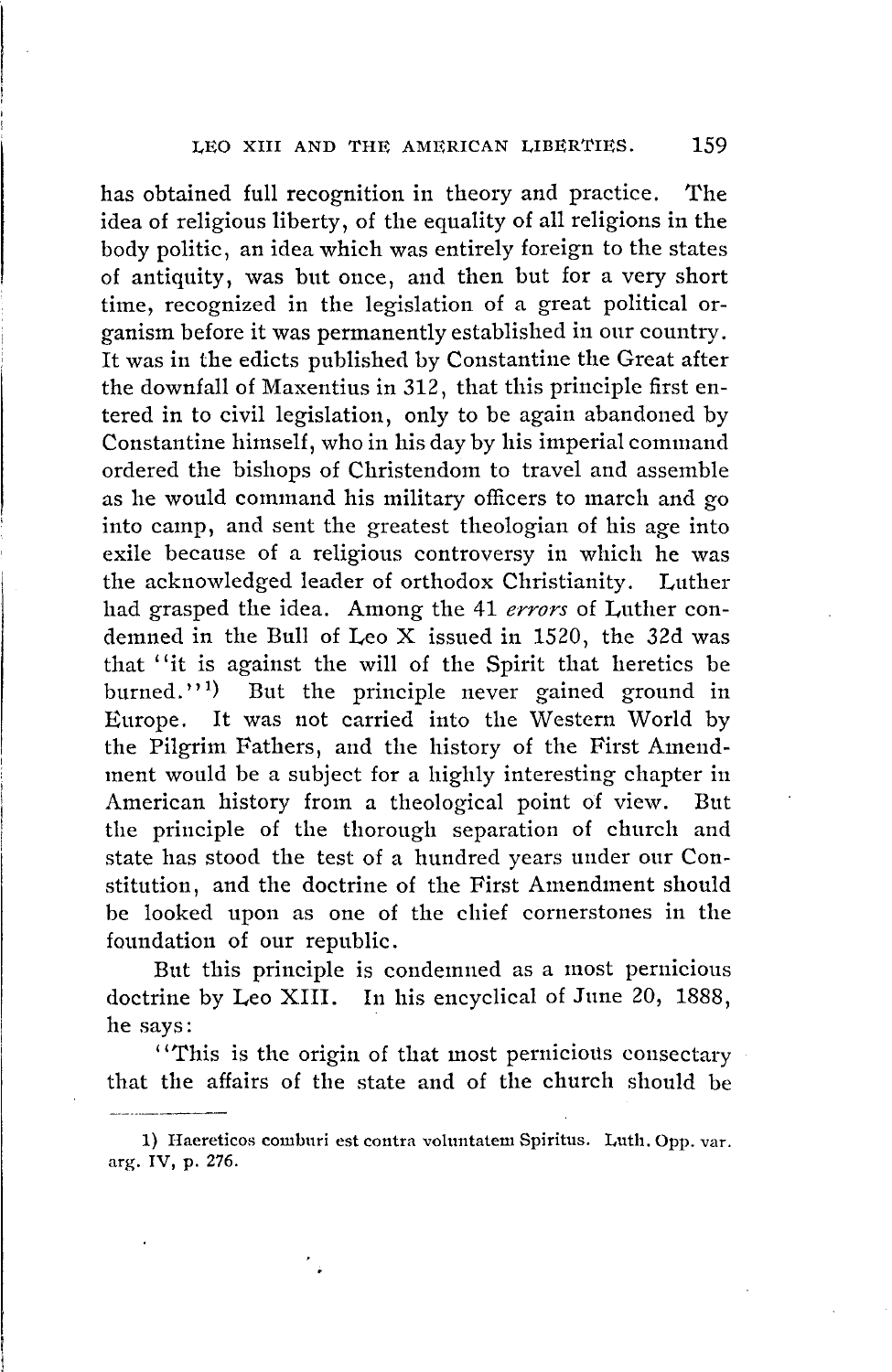separated. But how absurd such doctrine is can be easily understood."<sup>1</sup>

In the same encyclical we read:

''Many would have the state thoroughly and entirely separated from the church, so that in reference to all the ordinances of human society, to institutions, morals, laws, political offices, education, etc., they would have no more attention paid to the church than if it did not exist, the utmost to be permitted being the freedom of individual citizens privately to apply themselves to religion if they choose. Against these all the arguments hold good whereby we have refuted the opinion that the relations of church aud state should be torn asunder. We would only add that it is highly absurd that the church should be treated with reverence by the citizens and with contempt by the state.''<sup>2)</sup>

And again:

*I* 

"From this doctrine as from its fountain-head and principle flows that pernicious opinion of the propriety of separating the interests of the church and the state, while it is plain that both powers, though unlike in purpose and unequal in dignity, must yet agree in harmony of action and in mutual services.'' $^{3)}$ 

3) Et ab hac doctrina, tamquam a capite principioque suo, illa manat perniciosa sententia de rationibus Ecclcsiac a republica disparandis: cum contra liqueat, geminas potestates, in munere dissimili et gradu disparl. oportere tamen esse inter se actionum concordia et mutatione officioruru consentientes. Ibid., p. 55.

<sup>1)</sup>  $Ex$  quo perniciosum illud gignitur consectarium, civitatis Ecclesiaeque rationes dissociari opertere. - Sed haec quam absurdi dicantur haud difficulter intelligitur. *Enc. Libertas,* m. p. 33.

<sup>2)</sup> Plures enim rempublicam volunt ab Ecclesia seiunctam et penitus et totam, ita ut in omni iure societatis humanae, in institutis, moribus, legibus, reipublicae muneribus, institutione iuventutis non magis ad Ecclesiam respiciendam censeant, quam si esset omnino nulla: permissa ad summum singulis civibus facultate, ut privatim, si libeat, dent religioni operam. Contra quos plane vis argumentorum omnium valet, quibus ipsam de distrahendis Ecclesiae reique civilis rationibus sententiam convicimus: hoc praeterea adiuncto, quod est perabsurdum, ut Ecclesiam civis vereatur,<br>civitas contemnat. --Ibid. p. 55.<br>2. N. Y. W. White contemnation and contemnational and the manner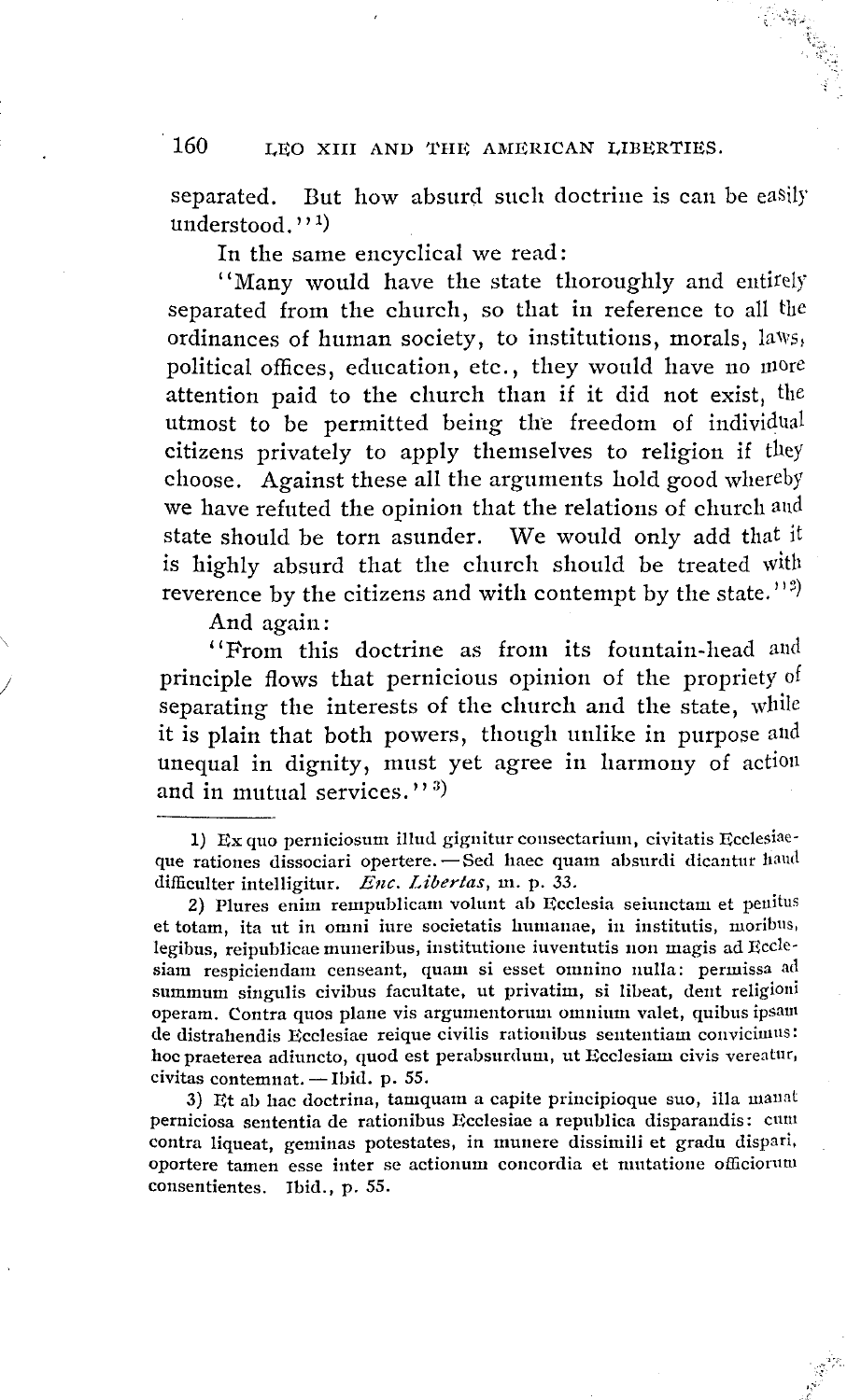------ ---- ---

In the encyclical *Immortale Dei* he endors and leader demnation of the proposition, "The Church must be separated from the State, and the State from the Church  $\frac{1}{10}$  is predecessor, Pius IX.

The First Amendment says: "Conore law respecting an establishment of religion." tutions of thirty-two states provide that no preference shall  $\frac{a}{c}$  . The be shown any one sect; others, that there shall be no established church; and all states (except Alabama?) have in their fundamental law secured freedom of conscience in<br>matters of religion to their citicans on the conscience in matters of religion to their citizens. To quote the language<br>of one or two, the Constitution of W. of one or two, the Constitution of Wisconsin, Art. I, S. 18.<br>says:

says:<br>"The right of every man to worship Almighty God" according to the dictates of his own conscience shall never be infringed, nor shall any man be compelled to attend, erect, or support any place of worship, or to maintain any ministry, against his consent. Nor shall any control of, or interference with the rights of conscience be permitted, or any preference be given by law to any religious establishments or mode of worship. Nor shall any money be drawn from the treasury for the benefit of religious societies or theological seminaries."

The people of the State of Missouri declare in Art. I of their Constitution:

'' IX. That all men have a natural and indefeasible right to worship Almighty God according to the dictates of their own consciences; . . . that no human authority can their own consciences;  $\dots$  that no human authority can control or interfere with the rights of conscience.  $\dots$ 

''X. That no person can be compelled to erect, support or attend any place of worship, or to maintain any minister of the gospel, or teacher of religion. . . .

"XI. That no preference can ever be given, by law, to any church, sect, or mode of worship.

<sup>1)</sup> Prop. LV.-Ecclesia a Statu, Statusque ab Ecclesia seiungendus est. *Inunortate Dei* p. *39* Not.

<sup>11</sup>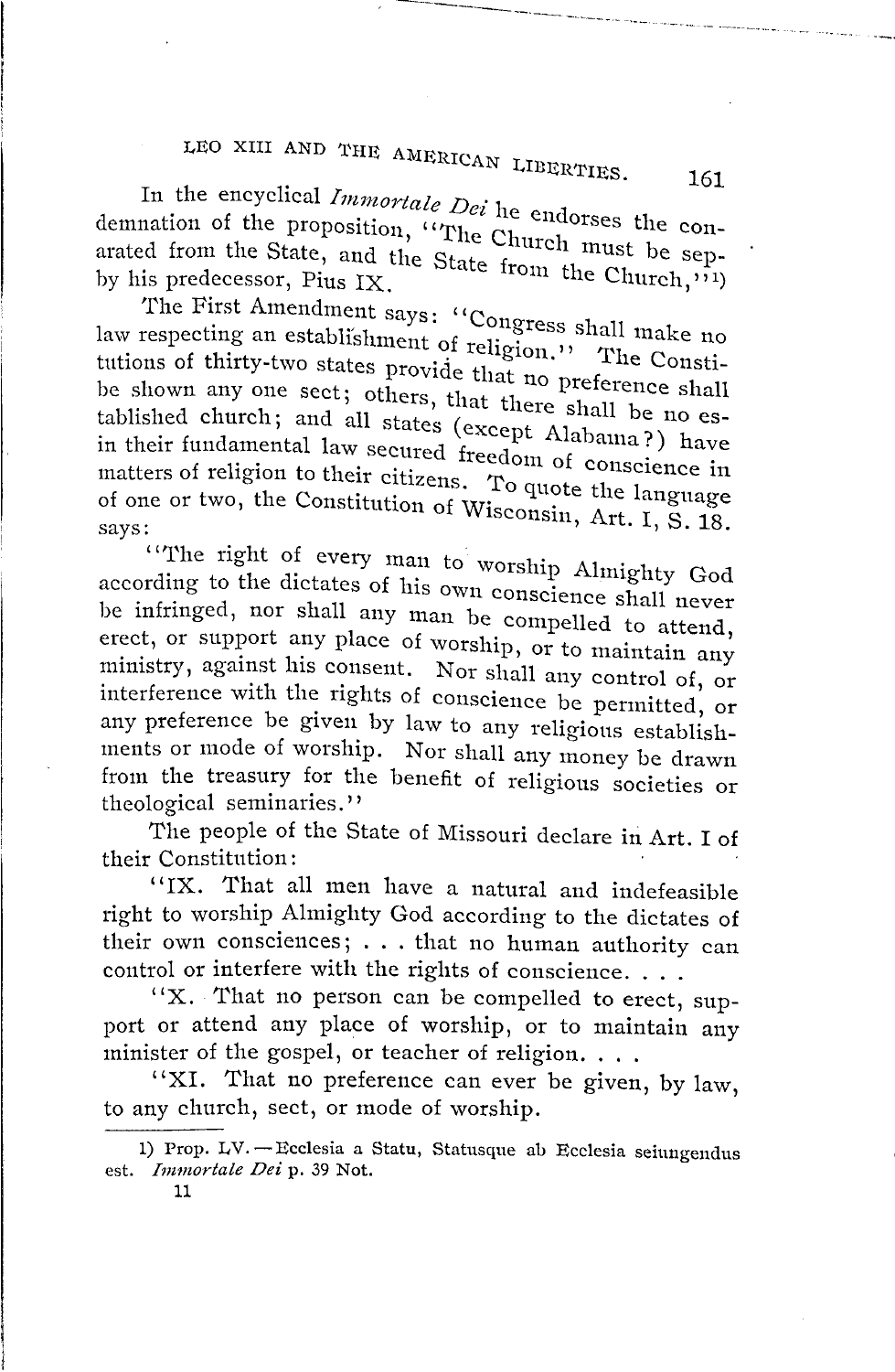"XII. That no religious corporation can be established in this state, except that by a general law, uniform through· out the state, any church, or religious society, or congregation, may become a body corporate for the sole purpose of acquiring, holding, using, and disposing of so much land as may be required for a house of public worship, a chapel, a parsonage and a burial ground.  $\ldots$ .''

And now let us hear Leo XIII. Defining liberty of conscience and religion he says:

''The meaning of this same liberty in its political aspect is this, that there is no reason why the State should exercise divine worship or desire its public exercise; that no religion should be preferred to another, but all be allowed *to* enjoy equal rights."<sup>1</sup>)

To the same effect, the encyclical *Immortale Dei* says:

"As the people is said to contain within itself the source of all rights and all power, the consequence is that the State thinks it owes no manner of duty to God; that it makes no public profession of religion; that it is not its duty to in· quire which of many is the one true religion, or to prefer any one to the others, or to favor one of them most, but that it must grant equal rights to all, provided 'only that they do not endanger the safety of the state. In full keep· ing herewith all questions of religion are left to private judgment, and every one is permitted to follow what religion he may choose to follow, or none at all, if he approve of  $none.^{1,2})$ 

<sup>1)</sup> Eadem libertas si cousideretur in civitatibus, hoc sane vult, nihil esse quod ullum Deo cultum civitas adhibeat aut adhiberi publice velit; nullum anteferri alteri, sed aequo iure omnes haberi oportere. *Encycl*. *Libertas,* p. 35.

<sup>2)</sup> Cumque populus omnium iurium omnisque potestatis fontem in se ipse continere dicatur, consequens erit, ut nulla ratione officii obligatam Deo se civitas putet, ut religionem publice profiteatur nullam, nee clebeat ex pluribus quae vera sola sit, quaerere, nee unam quamdam ceteris anteponere, nec uni maxime favere, sed singulis generibus aequabilitatem iuris tribuere ad eum finem, dum disciplina reipublicae ne quid ab illis detrimenti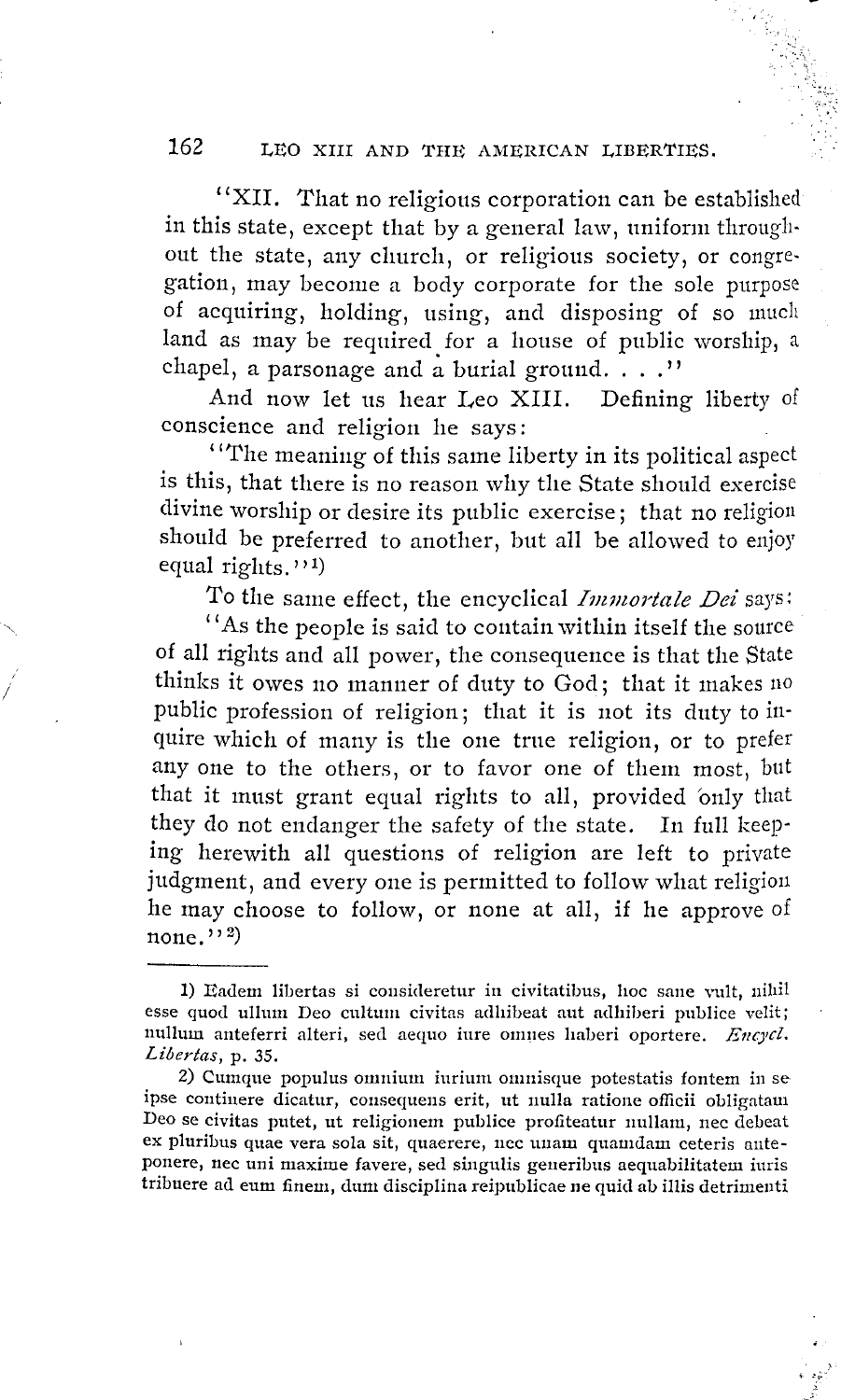And the encyclical *Humanum genus*, of April 20, 1884: ''Then follow the decrees of political science. Here we find the Naturalists stating that ... the state must be without God; that there is no reason why one form of religion should be preferred to another; that all should be treated alike."<sup>1</sup>

And opposing the liberties thus defined he says:

"That so-called *freedom of conscience* is also highly praised; which, if thereby is understood that every one shall be free to worship or not to worship God as he may choose, is sufficiently vanquished by the arguments above advanced.">2)

''In the first place, then, let us consider with reference to individual persons the so-called *freedom of worship*, which is a matter highly detrimental to the salutary influence of religion. The foundation on which it is based is this, that it rests wholly with every individual to profess any religion he may choose or none at all."3)

''Hence justice and reason forbid that the State should be godless, or, which amounts to godlessness, that it should, as they express it, maintain the same attitude toward the various religions and grant the same rights to all of them promiscuously.  $-\text{Since}$ , therefore, it is necessary that there should be in the State the profession of *one* religion, *that*  religion should be professed which is the only true one and

2) Illa quoque magnopere praedicatur, quam *conscicniiae libertatent*  nominant: quae si ita accipiatur, ut suo cuique arbitratu aeque liceat Deum colere, non colere, argumentis quae supra allata sunt, satis convincitur. *Enc. Libertas,* p. 47.

3) Ac primo illud in singulis personis videamus, quod est tantopere virtuti religionis contrarium, scilicet de libertate, uti loquuntur, cultus. Quae hoc est veluti fundamento constituta, integrum cuique esse, aut quam libuerit, aut omnino nullam profiteri religionem. *Enc. Libertas*. p. 35.

capiat. Consentaneum erit, iudicio singulorum permittere omnern de religione quaestionem; licere cuique ant seqni quam ipse malit, aut omnino nullam, si nullam probet. *Enc. Immortale Dci*, p. 31.

<sup>1)</sup> Sequuntur civilis decreta prudentiae. Quo in genere statuunt Naturalistae ... atheam esse rempuhlicam oportere: in variis religionis formis nullam esse causam, cur alia alii anteponatur: eodem omnes loco habendas. *Enc. Humanum genus.* p. 27.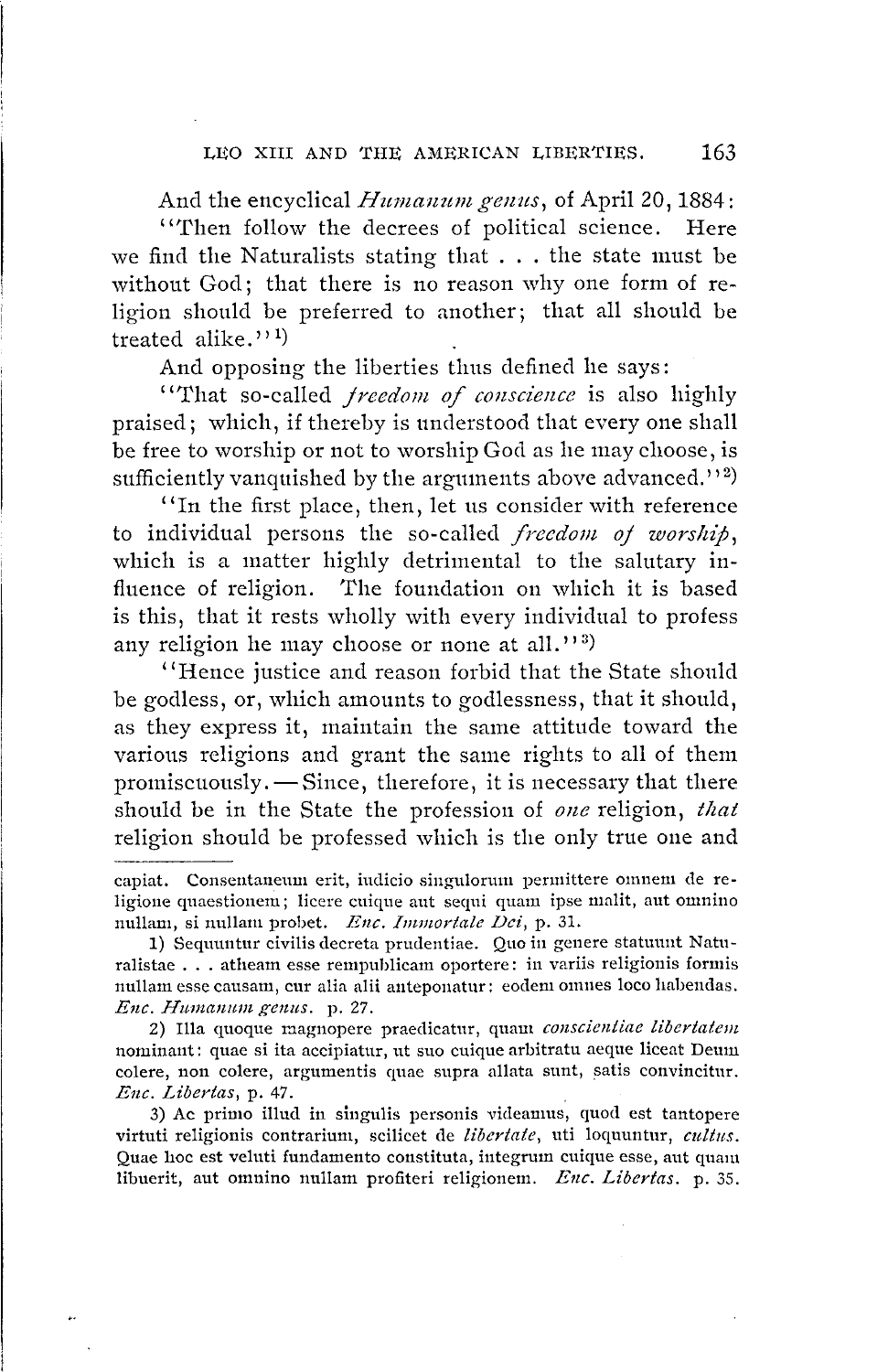which, especially in catholic states, is without difficulty recognized.''<sup>1</sup>

''Therefore, as no one is free to neglect his duties toward God, and the chief duty is with heart and life to embrace religion, and not any religion one may please, but which God has commanded and by certain and by <sup>110</sup> means doubtful signs established as of all religions the true one, thus likewise States may not without gravely offend· ing deport themselves as if God did not exist, or cast aside the care of religion as not their business and of no use, or indifferently adopt out of many kinds that which they please; but they must adopt that mode and manner of worshiping God whereby according to his declared will God would be worshiped."<sup>2</sup>

''Which. is the true religion, he who will judge with prudence and sincerity will readily see. . . . For the only· begotten Son of God has established a society on earth called the Church. . . . To this immense multitude of men God himself has assigned magistrates who should rule with power; and it was his will that *one* should be the head of all and the most reliable teacher of truth, to whom he committed the keys of the kingdom of heaven."<sup>3</sup>

*I I* 

3) Vera autem religio quae sit, non difficulter videt, qui iudicium prudens sincerumque adhibuerit. . . . Nam unigenitus Dei filius societatem in

<sup>1)</sup> Vetat igitur iustitia, vetat ratio atheam esse, vel, quod in atheismum recideret, erga varias, ut Ioquuntur, religiones pari modo affectain civitatem, eademque singulis iura promiscue largiri. - Cum igitur sit unius religionis uccessaria in civitate professio, profiteri eam oportet, quae unice vera est, quaeque non difficulter, praesertim in civitatibus catholicis, agnoscitur. *Enc. Lioertas,* p. 37.

<sup>2)</sup> Quapropter sicut nemini licet sua adversus Deurn officia negligere, officiumque est maximum amplecti et animo et moribus religionem, nec quam quisque maluerit, sed quam Deus iusserit, quamque certis minimeque dubitandis indiciis unam ex omnibus veram esse constiterit: eodem modo *civitates* non possunt, citra scelus, gerere se tanquam si Deus omnino non esset, aut curam religionis velut alienam nihilque profuturam abiicere, aut asciscere de pluribus generibus indifferenter quod libeat: omninoque debent eum in colendo nunrine morem usurpare modumque, quo coli se Deus ipse demonstravit velle. *Enc. Immortale Dei*, p. 13.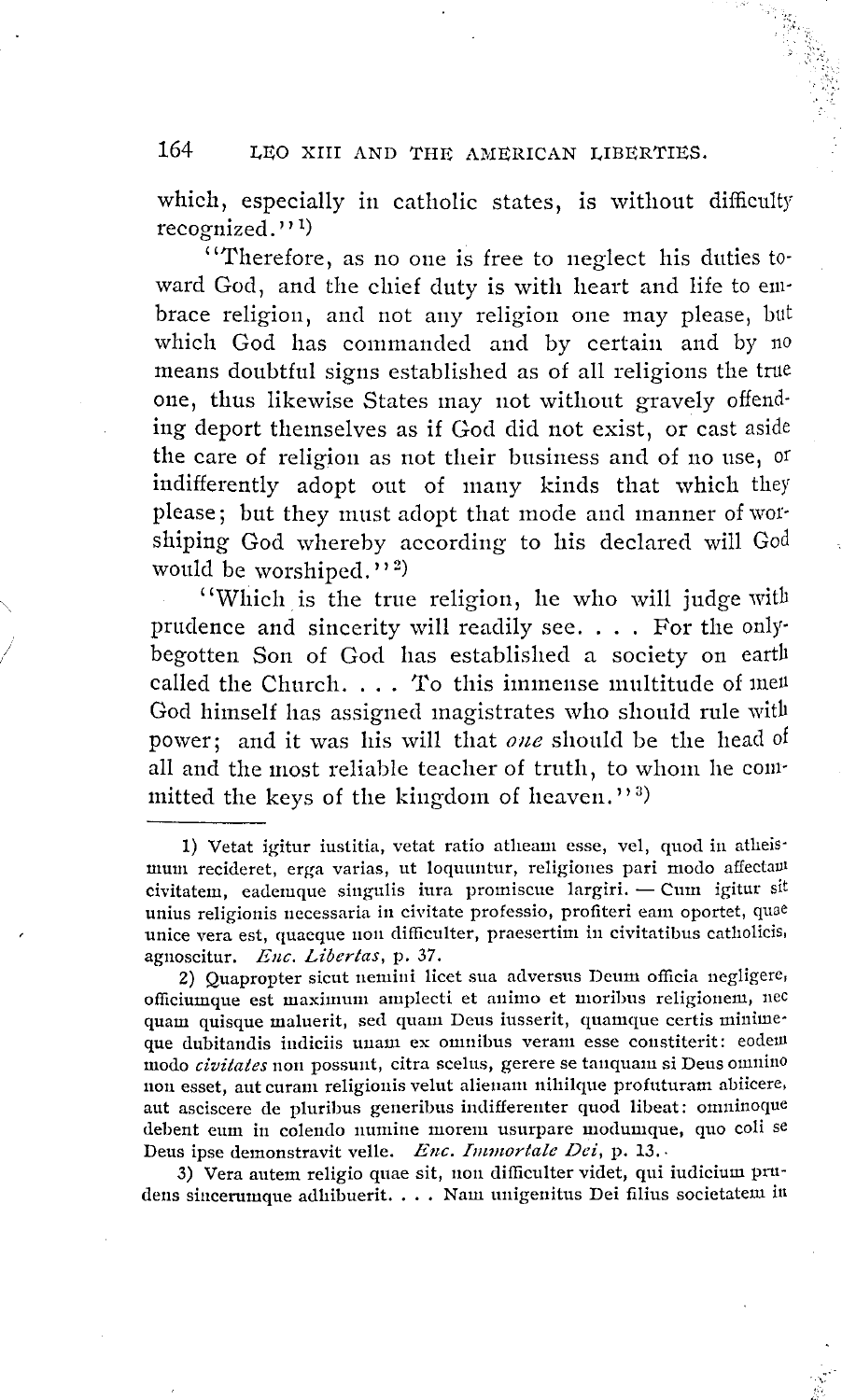What church Leo XIII would urge upon the states of Christendom., he has already told us in unmistakable terms. Not to establish the Roman church, of which the so-called successor of St. Peter is the head and teacher, as the State Church, is a ''grave offense'' on the part of such states as Missouri and Wisconsin and the United States of America. Leo XIII is not content with the position which the Roman church holds in this country. He says:

''When these principles, which are largely advocated in our day, are made the foundations of the State, it readily appears into what and how unfair a position the Church will be forced. For where such doctrines are put into practice, catholicism is assigned a place in the state equal or even inferior to societies which are at variance with it; no regard is had to the laws of the Church; the Church which according to Christ's order and command is to teach all nations, is prohibited from even touching the public instruction of the people. Things of mixed jurisdiction are disposed of by the civil governments according to their own judgment, and in such cases the most sacred laws of the Church are and in such cases the most success.<br>with a high hand set aside by them. Therefore they render with a high nand set aside by<br>the marriage of Christians subject to their jurisdiction.''' The Roman church is not content with being on a level

with other churches in the state. Leo complains: ''They

terris constituit, quae Ecclesia dicitur. . . . Tam ingenti hominum multitudini Deus ipse magistratus assignavit, qui cum potestate praeessent: ununique omnium principem, et maximum certissimumque veritatis magistrum esse voluit, cui claves regni caelornm commisit. Enc. *Jmmorlale Dei,* p. *15.* 

1) His autem positis, quae maxime probantur hoc tempore, fundamentis reipublicae, facile apparet, quem in locum quamque iniquum compellatus reipublicae, facile apparet, quem in coemia quem actio rerum consentiat, nomini catholico par cum societatibus ab eo alienis vel etiam inferior locus in civitate tribuitur: legum ecclesiasticarum nulla habetur ratio: Ecclesia. quae iussu mandatoque Iesu Christi docere omnes gentes debet, publicam quae iussu manuatoque resu Cinisti doccre omnes genes docci, publicam populi institutionem iubetur nihil attingere. De ipsis rebus, quae sunt mixti iuris, per se statuunt gubernatores rei civilis arbitratu suo, in eoque genere sanctissimas Ecclesiae leges superbe contemnunt. Quare ad iurisdictionem suam trahunt matrimonia christianorum. *Enc. Immortale Dei*. p. 31.

I<br>I<br>I<br>I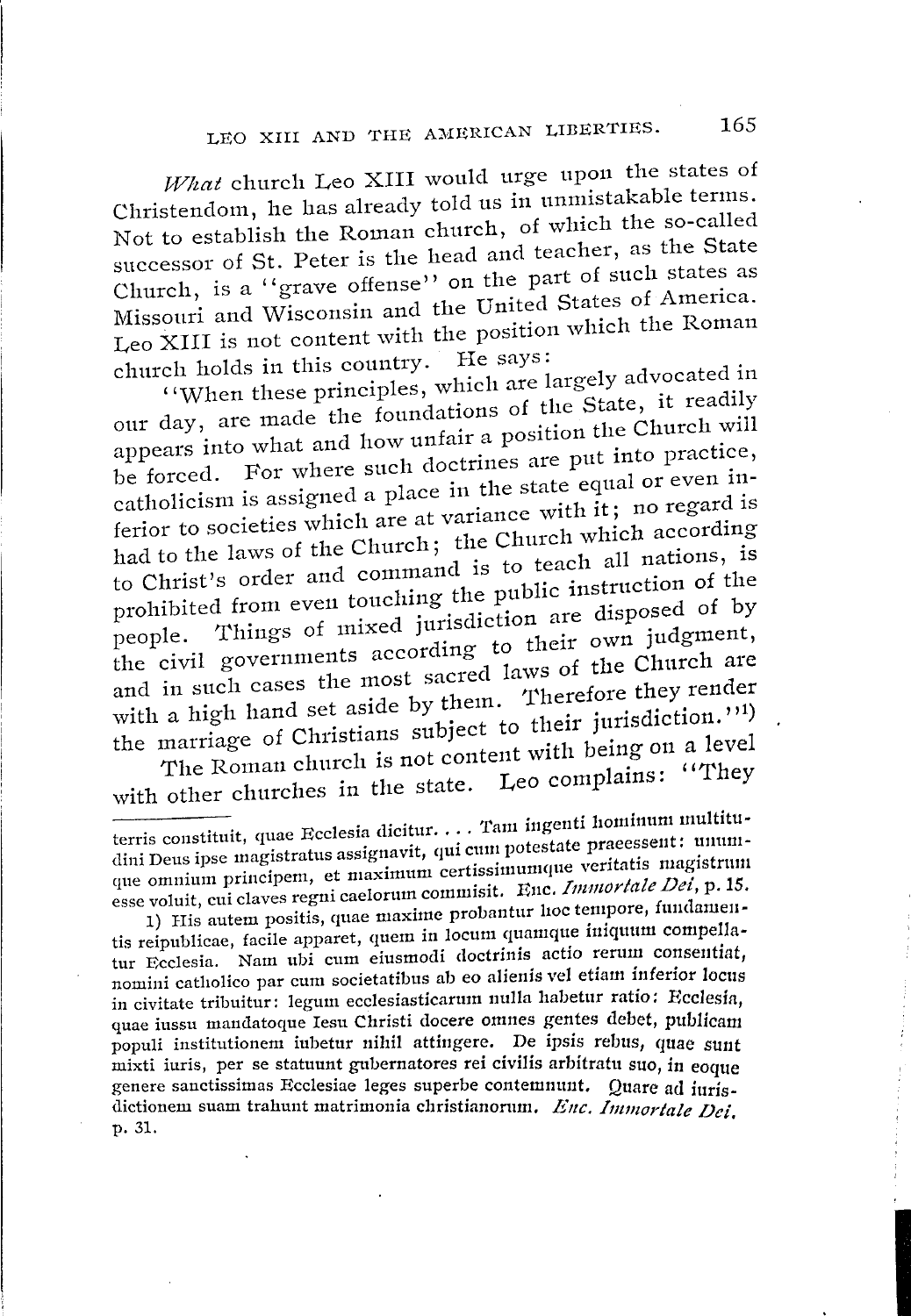deal with the Church in this wise: having taken from her the character and rights of a perfect society, they take her to be like the other communities existing within the state.''<sup>1)</sup> And even the relation of church and state is not, according to Leo's views, to be a coalition on equal terms of mutual aid, but "it is necessary that between the two powers there should be an established connection, which may very properly be compared with the union whereby the soul and the body are united in man."<sup>2</sup>) The "Church" would, of course, claim the part of the "soul" whereby the "body" must be directed and governed, and that government would, in our country, endeavor to do away with other rights now enjoyed by American citizens. Leo XIII says:

"Let us now briefly consider the *freedom of speech* and of *the press*. That such freedom, in no measure constrained, but exceeding all measure and bounds, can by no. means be countenanced, goes without a saying."<sup>3</sup>) And further: "What is termed *freedom of teaching* deserves to be judged in like manner."<sup>1</sup> And summing up: "From what has been said, it follows that there is no such thing as the right of asking, defending, or granting the freedom of thought, of writing, of teaching, or of religion, promiscu-ously, as so many rights by nature conferred upon man."<sup>5)</sup>

*I* 

4) De ea, quam *docen di Iibertatens* nominant, oportet non dissimili ratione iudicare. *Enc. Libertas.* p. 41.

<sup>1)</sup> Sic agunt cum Ecclesia, ut, societatis perfectae genere et iuribus opinione detractis, plane similem habeant ceterarum communitatum, quas respublica continet. *Enc. Ininsartatc Dei.* p. *33.* 

<sup>2)</sup> Itaque inter utramque potestatem quaedam intercedat necesse est ordinata colligatio, quae quidem couiunctioni non immerito cornparatur, per quam anima et corpus in homine copulantur. *Enc. Inuuortale Dei.* p. 21.

<sup>3)</sup> Iam aliquid consideretur de *libertate loquendi*, formisque litterarum quodcumque libeat exprimendi. Huius profecto non modice temperatae sed modum et finem transeuntis libertatis ius esse non posse, vix attinet dicere. *Enc. Libertas.* p. 39.

<sup>5)</sup> Haque ex dictis consequitur, nequaquam licere petere, defendere, largiri, cogitandi, scribendi, docendi, itemque promiscuam religionum Iibertatem, veluti iura totidem, quae homini natura dederit. *Enc. Libertas.* p. 57.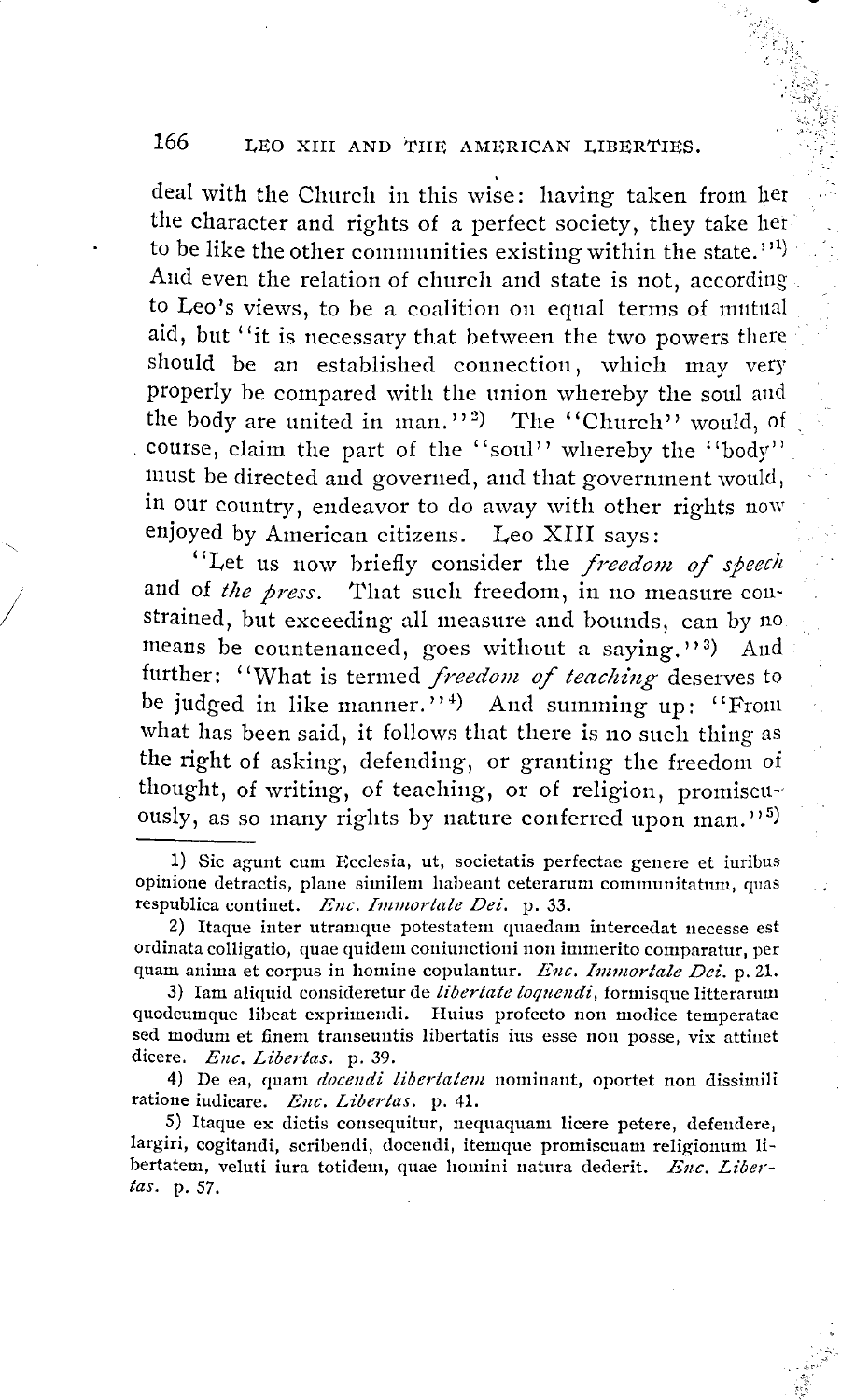It is perfectly clear that these political principles of Leo XIII are in direct opposition to the free institutions of our country, which has in its national constitution prohibited Congress from making. any law discriminating in favor or against any form of religion, or prohibiting the exercise thereof, or abridging the freedom of speech, or of the press.<sup>1</sup>) Of course, Leo XIII knows very well that Roman catholics have had a hand in the making of these institutions, and that many of his subjects are prominent in the political life of a country so constituted; but he is again politician enough to provide a construction calculated to prevent these points from being scored against him. He says: "Indeed, if the Church does not deem it right that various kinds of divine worship should enjoy equal rights with the true religion, she does not on that account condemn those regulators of public affairs who, in order to secure some great benefit, or to prevent some great evil, so far accommodate themselves to custom and usage as to permit these things to exist in the state.''<sup>2</sup>)

Leo XIII is not a Reformed Presbyterian. Though he condemns our non-religious state, he does not enjoin upon his followers to abstain from the exercise of the rights of citizenship under our Constitution, but rather recommends that they should take an active part in politics, and that with a twofold end in view: to make the most of the present, and to keep an eye on shaping the future. He says: "It is, therefore, plain that catholics have good and sufficient cause to go into politics. They do not, and should not do this with the intention of approving what is not at the present time praiseworthy in public affairs; but to turn

<sup>1)</sup> Amendments, Art. I.

<sup>2)</sup> Revera si divini cultus varia genera eodem iure esse, quo veram religionem, Ecclesia iudicat non licere, non ideo tamen eos damnat rerum puhlicarum moderatores, qui, magni alicuius aut adipiscendi boni, aut prohibendi causa mali, moribus atque usu patienter ferunt, ut ea habeant singula in civitate locum. *Enc. Immortale Dei.* p. 41.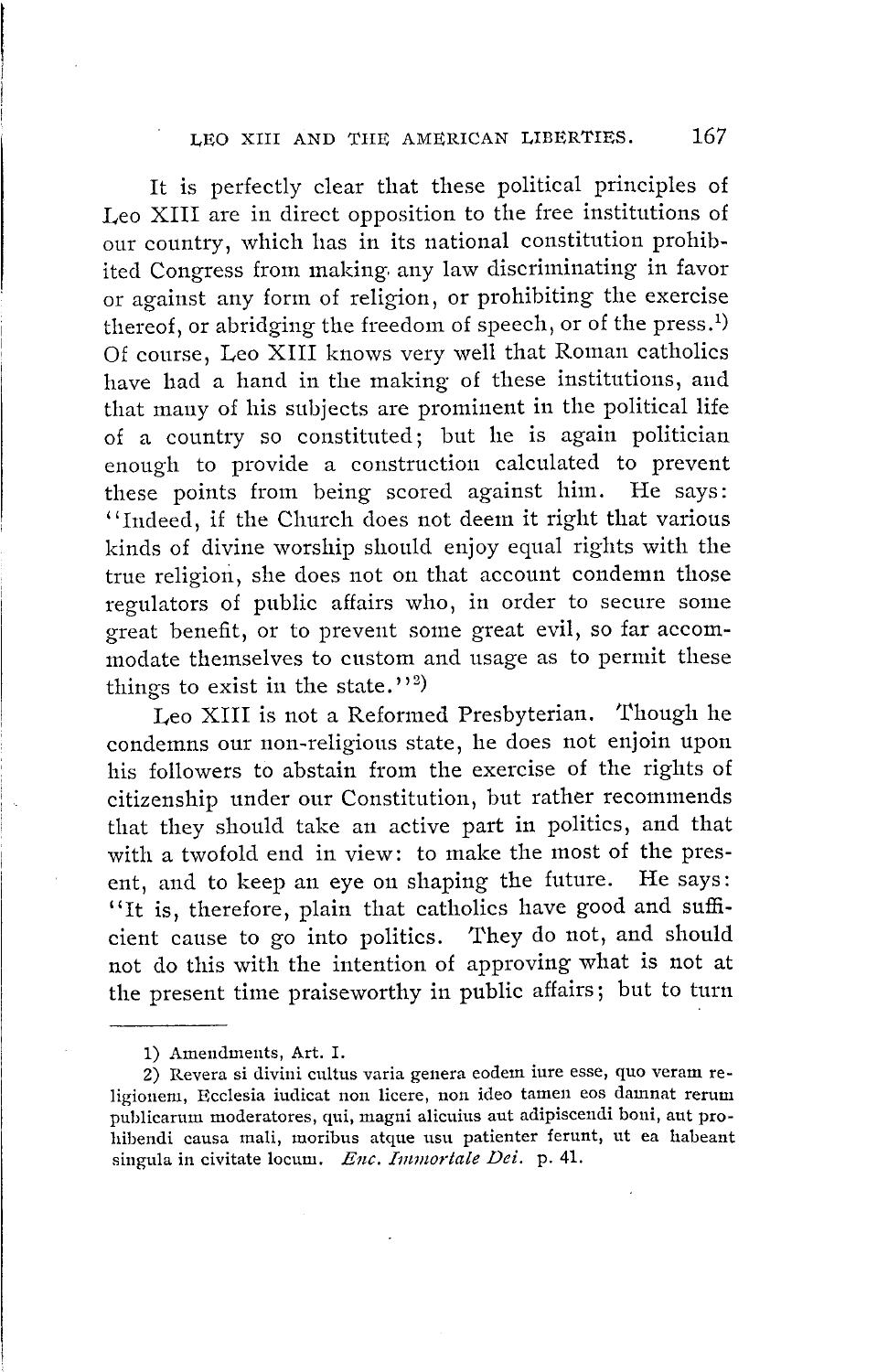these affairs to best advantage for the true and genuine welfare of the people, with the purpose fixed in their minds to infuse the wisdom and virtue of the catholic religion as a most wholesome *succus et sanguis*<sup>1</sup>) into the veins of the State."<sup>2</sup>) The imagery of these words is very significant. By the blood circulating through its veins a living organism is gradually but surely formed and transformed in a continual and spontaneous process, and the changes thus brought about are not functional only, but organic. To infuse into the veins of the state the wisdom and virtue of the catholic religion means a sure, though gradual, organic change of our political life and institutions in the direction of Romanism, especially toward the principles exhibited in the Encyclicals. Roman catholics are, according to Leo XIII, bound to be Roman catholics also in politics, and to change the organism of the state as above indicated, is their allotted task. Here are Leo's words. "It is necessary that all catholics who are worthy of this name should be, first of all, desirous of being in fact and in appearance loving sons of the Church; to reject without hesitation whatever is in-<br>consistent with this title; . . . . to exert themselves toward bringing over the entire State to the Christian form and consistent with this title;  $\dots$  to exert themselves toward<br>bringing over the entire State to the Christian form and<br>image which we have described.... The one and the other will be best achieved if every one deems the precepts of the Apostolic See the law of his life, and obeys the Bishops, whom *the Holy Spirit hath made overseers to gov-ern the church of God.''* <sup>3</sup> ern the church of  $God.^{v3}$ 

1) i. e. sap and blood.

*I* 

2) Quamobrem perspicuum est, ad' rempublicam adeundi caussam esse iustam catholicis: non enim adeunt, neque adire debent ob eam caussam, ut probent quod est hoc tempore in rerum publicarum rationibus non honestum; sed ut has ipsas rationes, quoad fieri potest, in bonum publicum transferant sincerurn atque verum, destinatum animo habentes, sapientiam virtutemque catholicae religionis, tamquam saluberrimum succum ac sanguinem, in omnes reipublicae venas inducerc, *Enc. Innuortate Dei.* p. 49.

3) Catholicos quidem, quotquot digni sunt eo nomine, primum omnium necesse est amantissimos Ecclesiae filios esse et videri velle: quae res ne-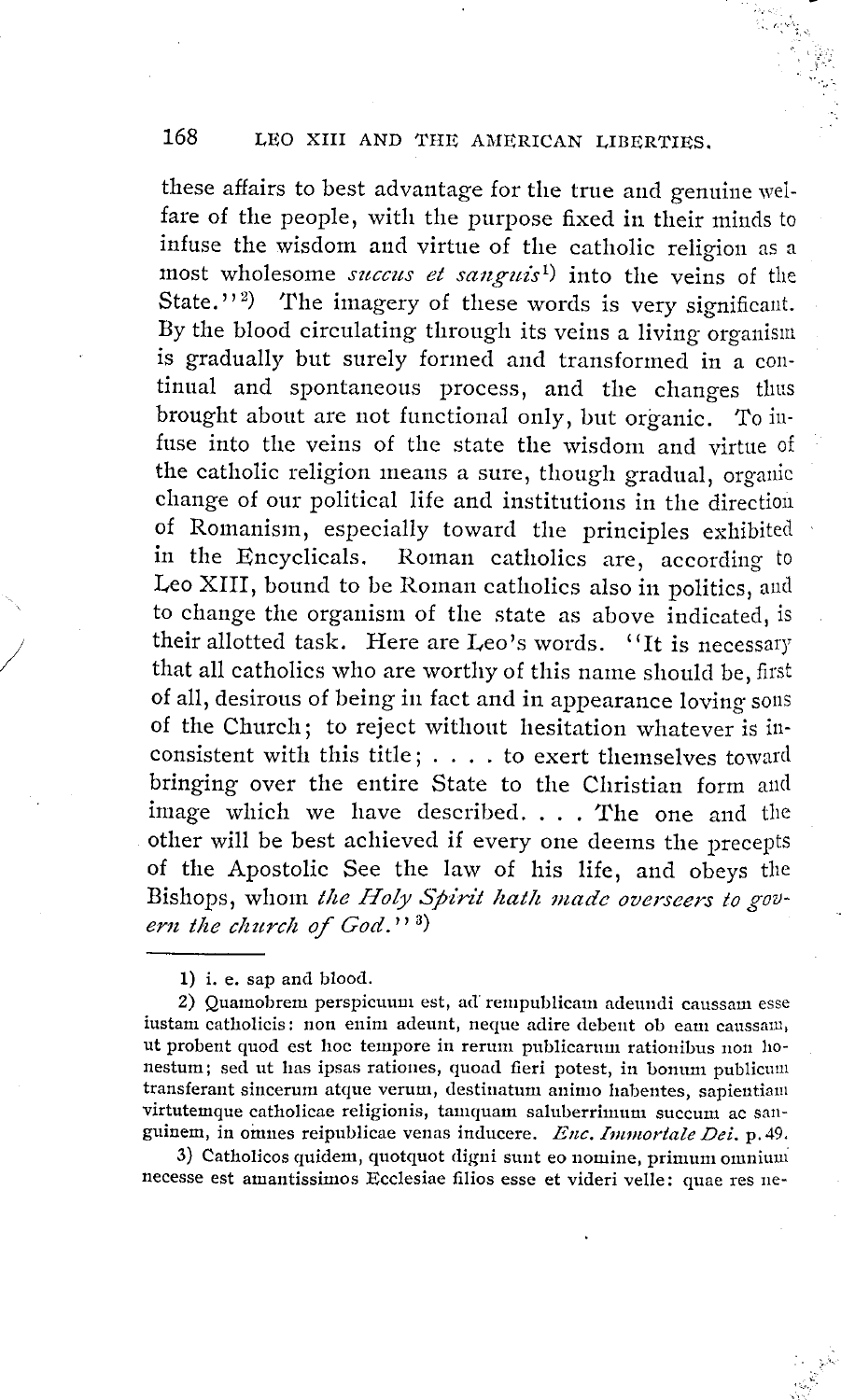Rome is biding her time, but not in complacent inactivity, and the Pontiff would have his people be ever mindful of their prerogatives. He says:  $``if, because of peculiar$ political circumstances it is *expedient* that the Church should *acquiesce* in certain modern liberties, not because she herself so preferred, but because she deems it *expedient*  to permit them, *she will, if times have changed for the better,* make use of her freedom and by advise, exhortation, and obsecration, strive, as it behooves her, to perform the duty God has assigned her, to care for the eternal salvation of men. This, however, *is at all times true,* that the freedom of all things granted to all promiscuously is, as we have often said, not in itself to be desired, because it is repugnant to reason that falsehood and truth should enjoy equal rights."<sup>1)</sup> 1 )

"Falsehood and truth!" These have ere this been dangerous terms for Roman Pontiffs, and Leo XIII should be rather careful in using them. How will he bear the light of history with such statements as these? "There has been a time when the philosophy of the Gospel ruled the states. At that time that power and divine influence of Christian wisdom had penetrated the laws, institutions

--------------·- --·--~---

queant cum hac laude consistere, eas sine cunctatione respuere; . . . dare operam ut ad earn, quam diximus, christianam similitudinem et formam omnis respublica traducatur. . . . Atque optime utrumque impetrabitur, si praescripta Sedis Apostolicae legem vitae singuli putent, atque Episcopis obtemperent, quos *Spiritus sanctus posuit regere Ecclesiam Dei.*\*) *Enc.*<br>Immortale Dei, p. 41 sq.

<sup>1)</sup> Si vero ob singularia reipublicae tempora usuveniat, ut modernis quibusdam libertatibus Ecclesia acquiescat, non quod ipsa per se malit, sed quia permissas esse iudicat expedire, versis autem in meliora temporibus, adhibitura sane esset libertatem suam, et suadendo, hortando, obsecrando studeret, uti debet, munus efficere sibi assignatum a Deo, videlicet sempiternae horuinum saluti consulere. Illud tarnen perpetuo verum est, istam omnibus et ad omnia promiscue tributam libertatem non esse, quemadmodum pluries diximus, expetendam per se, quia falsum eodem iure esse ac verum rationi repugnat. *Enc. Libertas,* p. 51.

<sup>\*)</sup> Acts XX, 28.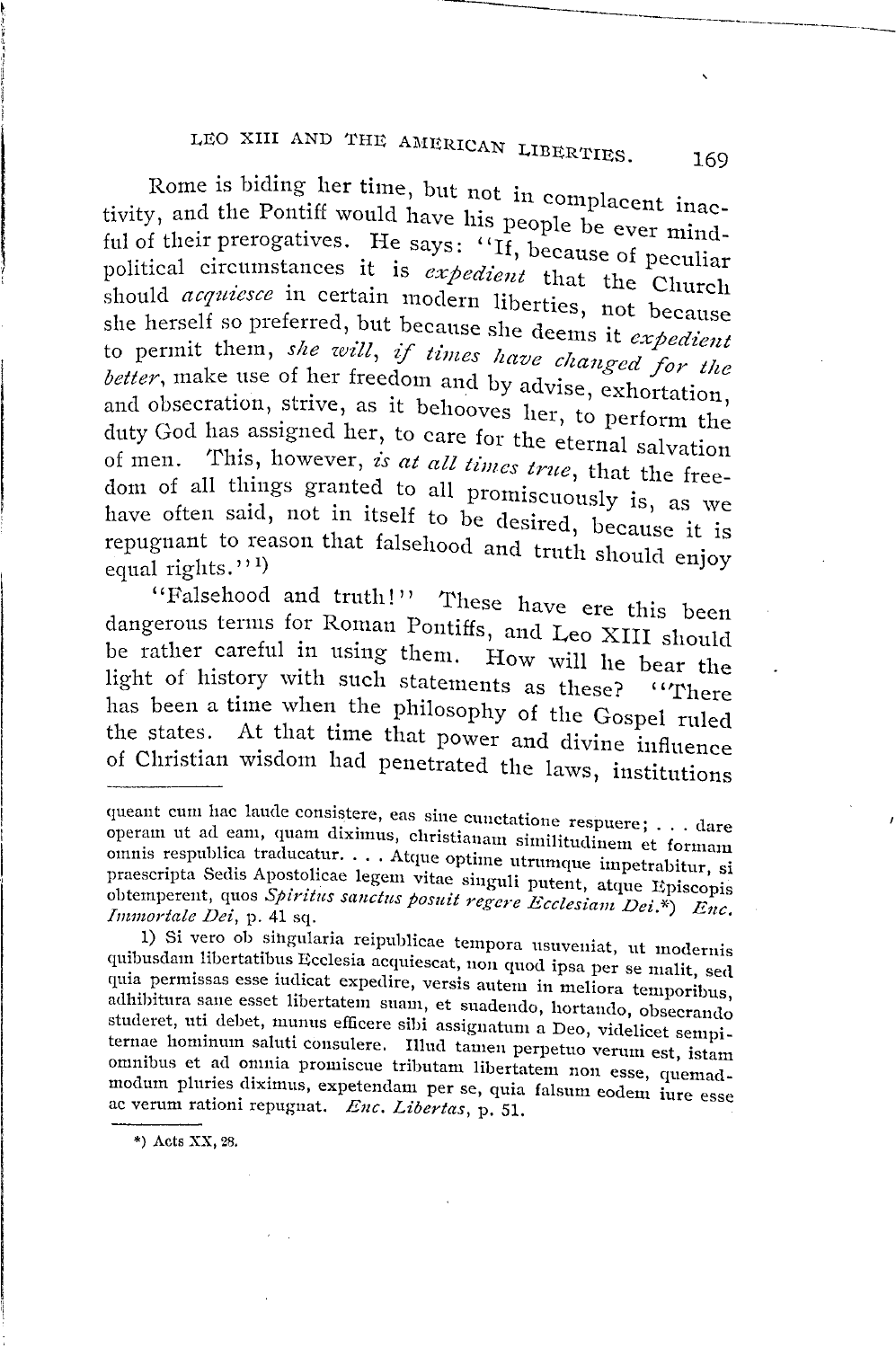and morals of the nations and all the ranks and relations of political life; when the priesthood and the government were by concord and mutual friendly services auspiciously combined.'' $1$ ) "This is attested chiefly by the cities of  $\mathcal{F}$ Italy. By their municipal constitution they acquired prosperity, wealth, glory and fame at the time when the wholesome influence of the Church had pervaded all the departments of the State without resistance by any one.''<sup>2</sup>) What are we to think of a Pope who speaks of "falsehood and truth'' when he would make us believe that the days of papal rule in Italy and other parts of Europe, times, the nauseating stench of which for generations and centuries rose toward stars, were so many golden ages in European history? Does he insist upon being reminded of the times when Peter Damiani wrote his *Liber Gomorrhianus*; of the centuries during which *Pseudo Isidore* was the fundamental· law of the Roman see; of the vestibule of hell established at Rome under Innocent VIII and Alexander VI; and of many other similar periods of mediaeval history? But here. we remember that Leo XIII is a politician, and a politician *in malam partem*, who with a brazen face will utter a falsehood knowing it to be a falsehood, and knowing that many others will know it to be a falsehood, but also knowing that those for whom his utterances are intended will receive them as the Law and the Prophets of their Creed, the only difference between him and a secular politician being this, that what the latter claims on the strength of his political leadership, the Pope claims as by divine authority. Here

/

<sup>1)</sup> Fuit aliquando tempus, cum evangelica philosophia gubernaret civitates: quo tempore christianae sapientiae vis illa et divina virtus in leges, instituta, mores populorum, in omnes reipuhlicae ordines rationesque penc-traverat ... cum sacerdotium atque imperium concordia et amica officiotraverat . . . cum sacerdotium atque imperium concordia et amica officio-<br>rum vicissitudo auspicato conjungeret. (!) *Enc. Immortale Dei*, p. 27.

<sup>2)</sup> Quod testantur potissimum civitates italicae, scilicet prosperitatem, opes, gloriam nominis municipali iure adeptae, quo tempore salutaris Eeclesiae virtus in onmes reipublicae partes, nernine repugnante, pervaserat. *Enc. Libertas,* p. 59 sq.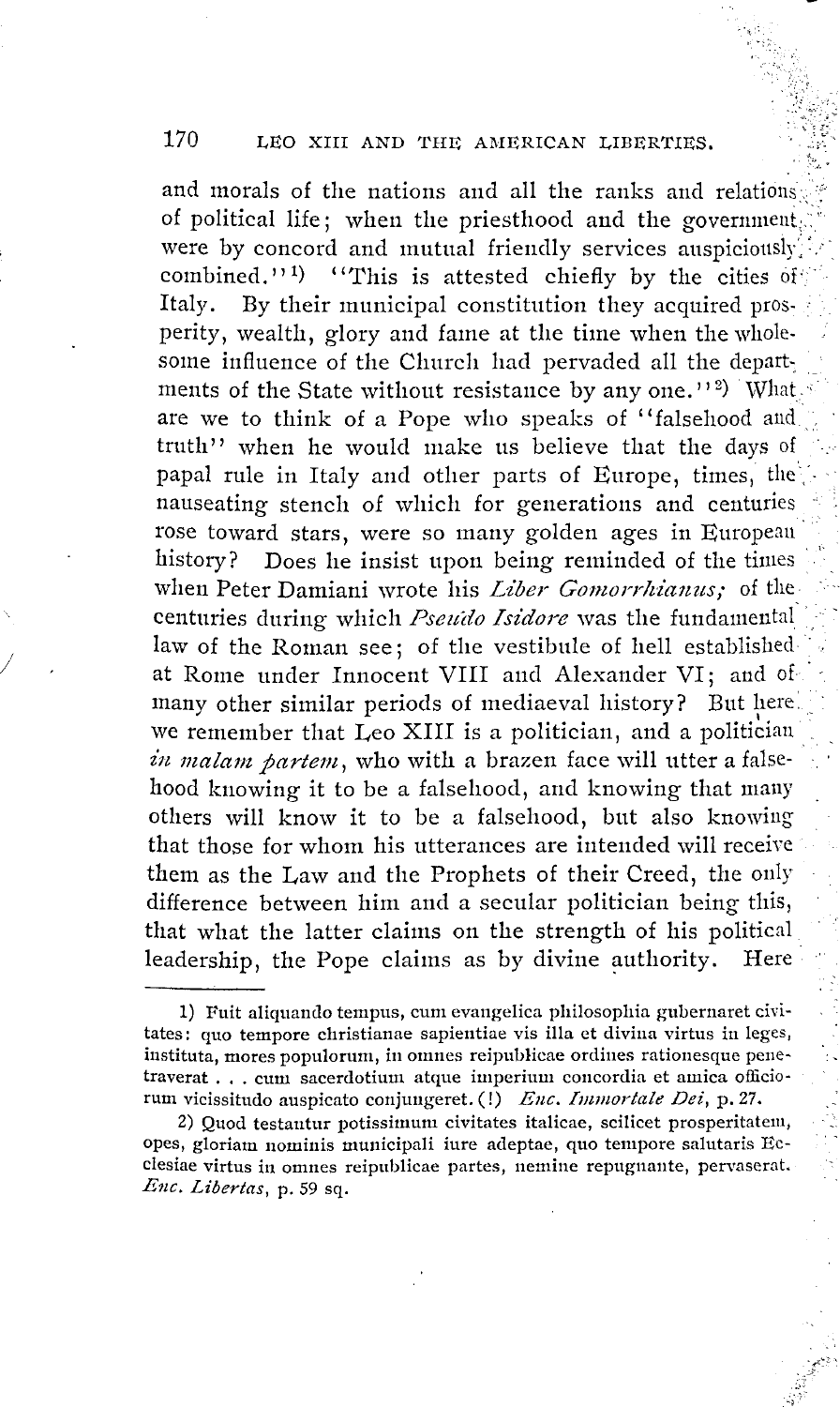we have his words: "In order to be of one mind, it is necessary that all should perfectly agree in one faith, and also that the will of all should be perfectly subject and obedient to the Roman Pontiff as unto God. And this obedience must be perfect because it is enjoined by faith itself and has this in common with faith, that it cannot be divided; yea more, if it is not absolute and complete in all points, the mere semblance of obedience remains, its nature is abolished."<sup>1</sup>) And again: "In this difficult course of affairs, catholics, if they but hear us as they ought, will easily see what are their respective duties concerning both what they should *think* and how they should *act.* As to their *opinions*, it is necessary that they should in each and every point hold with firm conviction and, whenever the case demands, openly profess, what the Roman Pontiffs have taught or may in future teach. And especially concerning the modern acquisitions called *liberties,* it behooves every one to abide by the judgment of the apostolic See and to make its opinion his  $own.'$ <sup>2</sup>)

According to these doctrines and injunctions, no Roman catholic can in full consistency be a citizen of the United States, or take an oath of office whereby he binds himself to uphold the Constitution of the United States or of any

2) Itaque in tam difficili rerum cursu, catholici homines, si Nos, ut oportet, audierint, facile videbunt quae sua cuiusque sint tam in *opinioni-bus,* quam *infactis,* officia.-Et in opinando quidem, quaecumque Ponti $bus$ , quam in *factis*, officia.  $-Et$  in opinando quidem, quaecumque Ponti-<br>fices romani tradiderint vel tradituri sunt, singula necesse est tenere iudicio stabili comprehensa, et palam, quoties res postulaverit, profiteri. Ac nominatirn de iis, quas *libertates* vocant novissimo tempore quaesitas, oportet Apostolicae Sedis stare iudicio, et quod ipsa senserit, idem sentire singulos. *Ency cl. Ininiortale Dei,* p. 47.

<sup>1)</sup> Concordia igitur animorum sicut perfectum in una fide consensum requirit, ita voluntates postulat Ecclesiae romanoque Pontifici perfecte subiectas atque obtemperantes, ut Deo. -- Perfecta autem esse obedientia subiectas atque obtemperantes, ut Deo. - Perfecta autem esse obedientia<br>debet, quia ab ipsa fide praecipitur, et habet hoc commune cum fide, ut dividua esse not possit: imo vero si absoluta non fuerit et numeros omnes habens, obedientiae quidem simulacrum relinquitur, natura tollitur. *Enc. Sapieutiae ctiristianae,* p. 29.